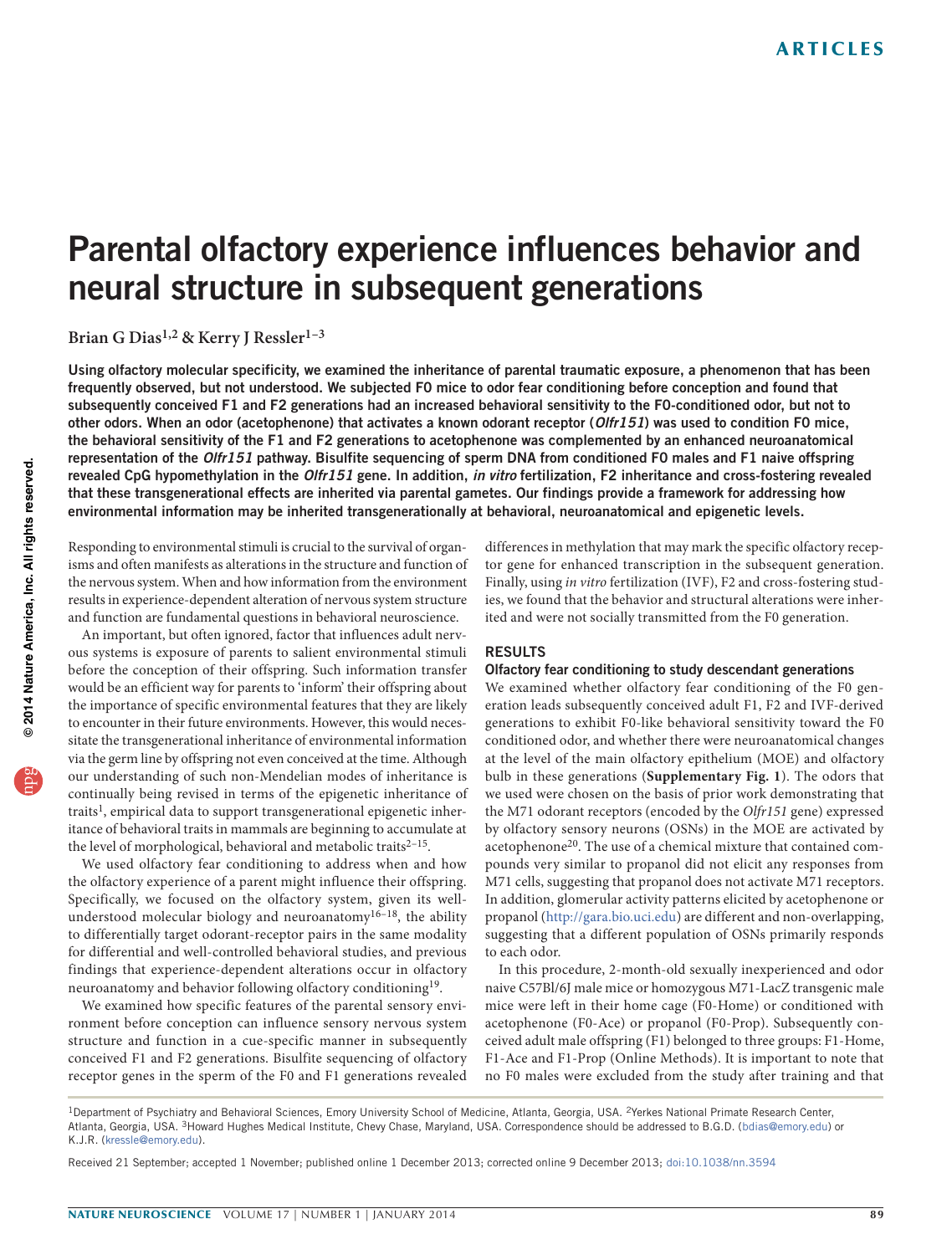

all of them were mated with naive females. Thus, any findings that we obtained were not the results of extreme phenotype biasing or a previously existing genetic sensitivity. Both C57Bl/6J and M71-LacZ mice possess the M71 odorant receptor in their olfactory epithelium<sup>[21](#page-7-0)</sup> and both can consequently detect acetophenone. The main difference between the strains is that the OSNs of the M71-LacZ mice produce B-galactosidase in M71-expressing neurons and can therefore be visualized<sup>22</sup>. This procedure allowed us to examine a seldom studied factor that might markedly influence the nervous systems of adults; namely, the experience of the F0 generation before conception.

### Transgenerational olfactory sensitivity after F0 conditioning

Fear-potentiated startle (FPS) is a behavioral test to assay for fear learning[23](#page-7-2). FPS manifests as an augmented startle response in the presence of the aversive conditioned cue. In our case, to assay for behavioral sensitivity to an odor, we used a modified FPS protocol that consists of odor presentation before the startle stimuli. An odorpotentiated startle (OPS) score is computed, in which an enhanced OPS reflects a greater startle to the odor relative to control, when the odor is paired with the startle stimulus. Traditionally, FPS tests have been used to query the emotional state of the animal and the valence of the stimulus paired with the startle. It is important to note that we did not use this test as a measure of valence of the odor, but rather as a readout of the sensitivity toward that odor, similar to FPS tests that have been used to test the sensitivity of mice to natural odors such as fox urine<sup>24</sup>. Enhanced OPS to acetophenone in our experiment would be interpreted as an enhanced behavioral sensitivity to acetophenone, not necessarily an increase in fear to acetophenone. Making any statements about valence specificity and the emotional value of the odor would necessitate subjecting the F0 generation to an appetitive odor-conditioning task.

In the F0 generation, we previously reported that olfactory fear conditioning adult males to acetophenone increases FPS when the startle stimuli are paired with acetophenone presentation<sup>19</sup>. In the F1 generation, we found that C57Bl/6J F1-Ace mice (F1-Ace-C57) showed enhanced OPS (unconditioned) to acetophenone compared with C57Bl/6J F1-Home mice (F1-Home-C57) (**[Fig. 1a](#page-1-0)**). No differences between groups were found when propanol was paired with the startle, indicating that the response was specific to acetophenone (**[Fig.](#page-1-0) 1b**). Similarly, F1-Ace-M71 showed enhanced OPS to acetophenone, but not to propanol, compared with F1-Home-M71 and F1-Prop-M71 (**[Fig. 1c](#page-1-0)**,**d**). In contrast, F1-Prop-M71 showed enhanced OPS to propanol, but not to acetophenone (**[Fig. 1c](#page-1-0)**,**d**). These data

<span id="page-1-0"></span>Figure 1 Behavioral sensitivity to odor is specific to the paternally conditioned odor. (a,b) Responses of individual C57Bl/6J F1 male offspring conceived after the F0 male was fear conditioned with acetophenone. F1-Ace-C57 mice had an enhanced sensitivity to acetophenone (a), but not to propanol (control odor, b) compared with F1-Home-C57 mice (F1-Ace-C57,  $n = 16$ ; F1-Home-C57,  $n = 13$ ; t test,  $P = 0.043$ ,  $t_{27} = 2.123$ ). (c,d) Responses of M71-LacZ F1 male offspring conceived after the F0 male was fear conditioned with acetophenone or propanol. F1-Ace-M71 mice had an enhanced sensitivity to acetophenone (c), but not to propanol (d), compared with F1-Home-M71, and F1-Prop-M71 mice. In contrast, F1-Prop-M71 mice had an enhanced sensitivity to propanol (d), but not acetophenone (c) (F1-Home-M71,  $n = 11$ ; F1-Ace-M71,  $n = 13$ ; F1-Prop-M71,  $n = 9$ ; OPS to acetophenone: ANOVA,  $P = 0.003$ ,  $F_{2,30} = 6.874$ ; F1-Home-M71 versus F1-Ace-M71,  $P < 0.05$ ; F1-Ace-M71 versus F1-Prop-M71,  $P < 0.01$ ; OPS to propanol: ANOVA,  $P = 0.020$ ,  $F_{2,26} = 4.541$ ; F1-Ace-M71 versus F1-Prop-M71,  $P < 0.05$ ). Data are presented as mean  $\pm$  s.e.m. \* $P < 0.05$ , \*\* $P < 0.01$ .

suggest a double dissociation and specificity of the odor association, along with the inheritance of a behavioral sensitivity that is specific to the F0-conditioned odor.

To further corroborate the enhanced behavioral sensitivity to the F0-conditioned odor, we conducted an independent behavioral assay that directly probes behavioral sensitivity using an odor concentration curve and the association time of the mice with these concentrations. We found that F1-Ace males were able to detect acetophenone at lower concentrations than F1-Prop males, whereas F1-Prop males detected propanol at lower concentrations than F1-Ace males (**[Fig. 2a](#page-1-1)**,**b**), further suggesting an enhanced detection sensitivity that is specific to the F0-conditioned odor. Although we make a case for both the OPS and association time assays testing for behavioral sensitivity, we used OPS in our subsequent experiments because of our ability to carefully calibrate odor presentation and removal, parameters that might influence habituation to odors and skew experimental results.

Most noteworthy for these data is the fact that the naive F1 mice had never been exposed to any of the odors with which they were tested. Taken together, these data indicate that the behavioral sensitivity to an odor in adult offspring is specific to the odor that the F0 male was conditioned to, as shown across two different odorants and two different strains of mice. Furthermore, given the fact that



<span id="page-1-1"></span>Figure 2 Sensitivity of F1 males toward F0-conditioned odor. Association time with either the concentration of odor on the x axis or an empty chamber was recorded. An aversion index was computed by subtracting the amount of time spent in the open chamber from the time spent in the odor chamber. (a) When tested with acetophenone, F1-Ace mice detected acetophenone at a lower concentration (0.03%) than F1-Prop mice, with both groups eventually showing equal aversion at the 0.06% concentration  $(P = 0.005$  with Bonferroni correction for multiple comparisons). (b) When tested with propanol, F1-Prop mice detected propanol at a lower concentration (0.003%) than F1-Ace mice, with both groups eventually showing equal aversion at the  $0.006\%$  concentration ( $P = 0.0005$  with Bonferroni correction for multiple comparisons) (F1-Ace-C57,  $n = 16$ ; F1-Prop-C57,  $n = 16$ ). Data are presented as mean  $\pm$  s.e.m. (\*\*  $P < 0.01$ ).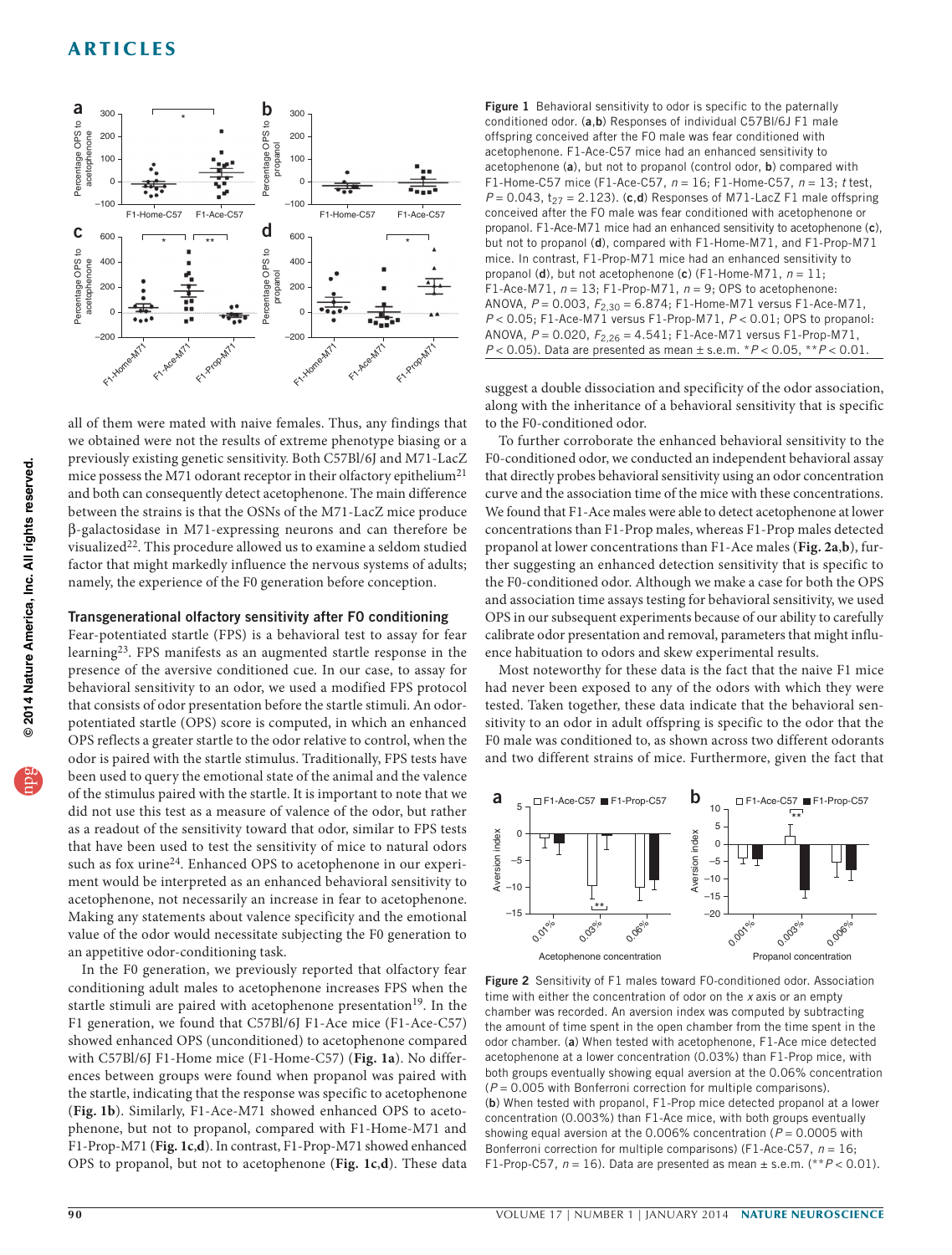<span id="page-2-0"></span>

both F0-Ace and F0-Prop mice received shocks during conditioning, these data suggest that these training-specific effects do not occur simply as a result of paternal history of the stress of shock exposure or conditioning to odors in general.

Studies that have examined the effect of parental stress after conception, either in utero or postnatally, have often found an anxiogenic phenotype in the offspring<sup>[25,](#page-7-4)[26](#page-7-5)</sup>. Using an elevated plus maze to assay for anxiety-like behavior, we found that prior, rather limited foot shock conditioning of the F0 generation, did not extend to generalized anxiety-like behavior in the F1 generation (**Supplementary Fig. 2a**,**b**).

To test the idea that olfactory fear conditioning of the F0 generation results in offspring that might be generally deficient in processing sensory cues and in learning and memory processes, we sought to examine whether auditory fear conditioning was affected in our experimental groups. Across all experimental groups, adult male F1 offspring subjected to auditory fear conditioning acquired, consolidated and extinguished fear similarly (**Supplementary Fig. 3a**–**c**).

### F0 olfactory experience affects F1 neuroanatomy

Previously<sup>[19](#page-6-5)</sup>, we reported that the behavioral response (increased FPS to acetophenone) of F0-Ace conditioned males is complemented by an increase in the number of acetophenone–responsive M71-expressing OSNs in the MOE and M71 glomerular area in the olfactory bulbs. To examine whether alterations in the neuroanatomical representation of the conditioned odor accompanied the behavioral sensitivity reported above, we used standard B-galactosidase staining in naive M71-LacZ F1 males that had neither been behaviorally tested with, nor exposed to, any of the conditioned odors. We found that the dorsal and medial M71-specific glomeruli in the olfactory bulb of F1 offspring of acetophenonetrained F0 males (F1-Ace-M71) were significantly increased in size compared with those of the offspring of home cage or propanoltrained F0 males (F1-Home-M71 and F1-Prop-M71, respectively) (ANOVA, P < 0.0001 for dorsal and medial glomeruli; **[Fig. 3a](#page-2-0)**–**h**). This increase in M71 glomerular area was accompanied by a significant increase in the numbers of M71 OSNs in the MOE (ANOVA, P < 0.0001; **[Fig. 3i](#page-2-0)**).

These data suggest that the effect of paternal olfactory fear conditioning on neuroanatomy is associated with increased numbers of OSNs and increased glomerular area, both specific for the F0 conditioned odor. We posit that this increased structural representation in the main olfactory epithelium and olfactory bulb may underlie the specific enhanced olfactory sensitivity that we observed in the behavioral experiments (**[Figs. 1](#page-1-0)** and **2**). We were concerned that performing behavior would make the offspring no longer odor naive, and thereby potentially confound the interpretation of the neuroanatomical results. Thus, all of the neuroanatomy data were generated using animal cohorts independent of any behavior data. Correlations between behavior and neuroanatomy within and between generations present an interesting and important future direction for research.

### Inheritance of effects in the F2 and IVF-derived generations

Two mechanisms could explain how information about the F0 conditioned odor could be transferred to the subsequently conceived male offspring: inheritance via the gametes or transmission via a social route that is reminiscent of the transmission of maternal care in rodents[27.](#page-7-6) To begin to dissociate these two possibilities, we conducted experiments with the F2 generation and with IVF-derived mice. Naive F1 males (F1-Ace, F1-Prop) were mated with naive females to generate F2 adults (F2-Ace, F2-Prop) whose F0 ancestors had been conditioned with either acetophenone or propanol. For the IVF experiment, sperm from F0 males was collected 10 d after the last conditioning day, and IVF was performed by the Transgenic Mouse Facility at Emory University in a location independent of our laboratory at Yerkes where we conducted all of the other studies reported. Subsequently conceived IVF offspring (F1-Ace-IVF and F1-Prop-IVF) were raised to adulthood and tissue was collected in this facility.

When tested in our behavioral assay, F2-Ace-C57 mice exposed to odors for the first time showed increased OPS to acetophenone compared with F2-Prop-C57 mice, whereas F2-Prop-C57 mice showed an increased OPS to propanol (**[Fig. 4a](#page-3-0)**,**b**). This persistent behavioral sensitivity to the F0-conditioned odor was accompanied by corresponding increases in glomerular size in an independent set of F2 M71-LacZ mice that had no previous exposure to the odors used.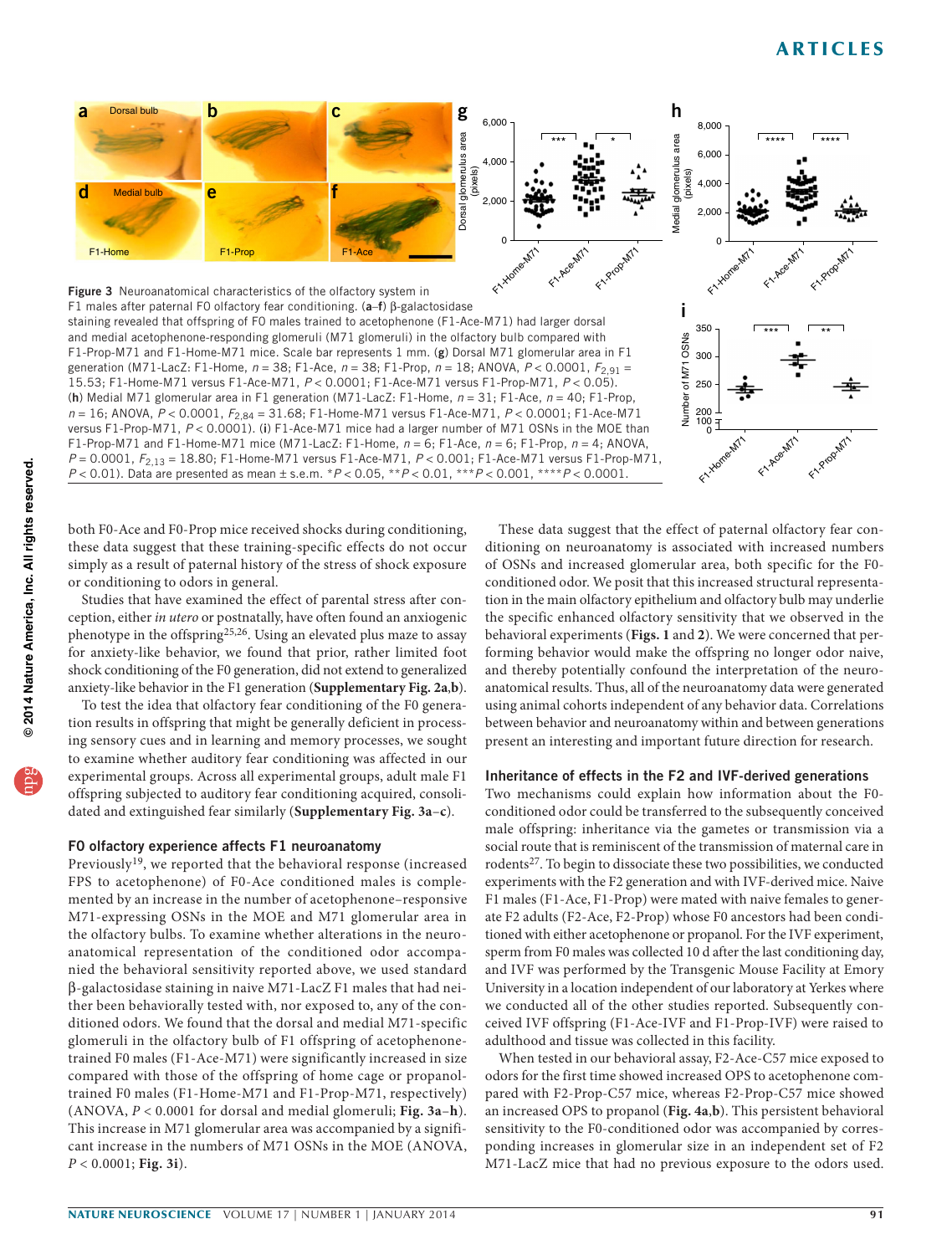<span id="page-3-0"></span>Figure 4 Behavioral sensitivity and neuroanatomical changes are inherited in F2 and IVF-derived generations. (a,b) Responses of F2-C57BI/6J males revealed that F2-Ace-C57 mice had an enhanced sensitivity to acetophenone compared with F2-Prop-C57 mice (a). In contrast, F2-Prop-C57 mice had an enhanced sensitivity to propanol compared with F2-Ace-C57 mice (b; F2-Prop-C57,  $n = 8$ ; F2-Ace-C57,  $n = 12$ ; OPS to acetophenone: t test,  $P = 0.0158$ ,  $t_{18} = 2.664$ ; OPS to propanol: t test,  $P = 0.0343$ ,  $t_{17} = 2.302$ ). (c-f). F2-Ace-M71 mice whose F0 generation male had been conditioned to acetophenone had larger dorsal and medial M71 glomeruli in the olfactory bulb than F2-Prop-M71 mice whose F0 generation had been conditioned to propanol. Scale bar represents 200 µm. (g) Dorsal M71 glomerular area in F2 generation (M71-LacZ: F2-Prop,  $n = 7$ ; F2-Ace,  $n = 8$ ; t test,  $P < 0.0001$ ,  $t_{13} = 5.926$ ). (h) Medial M71 glomerular area in F2 generation (M71-LacZ: F2-Prop,  $n = 6$ ; F2-Ace,  $n = 10$ ; t test,  $P = 0.0006$ ,  $t_{14} = 4.44$ ). (i) Dorsal M71 glomerular area in IVF offspring (F1-Prop-IVF,  $n = 23$ ; F1-Ace-IVF,  $n = 16$ ; t test,  $P < 0.001$ ,  $t_{37} = 4.083$ ). (j) Medial M71 glomerular area in IVF offspring (F1-Prop-IVF,  $n = 16$ ; F1-Ace-IVF,  $n = 19$ ; t test,  $P < 0.001$ ,  $t_{33} = 5.880$ ). Data are presented as mean  $\pm$  s.e.m.\*P < 0.05, \*\* $P < 0.01$ , \*\*\* $P < 0.001$ , \*\*\*\* $P < 0.0001$ .

© 2014 Nature America, Inc. All rights reserved. npg **© 201 Nature America, Inc. All rights reserved.** The dorsal and medial M71-specific glomeruli in the olfactory bulbs of F2-Ace-M71 mice were significantly increased in size compared with those of F2-Prop-M71 mice (**[Fig. 4c](#page-3-0)**–**h**). Similar results were obtained in our IVF study, using sperm from F0-Ace and F0-Prop males to generate offspring. We found that F1 offspring generated with sperm from acetophenone-trained F0 males (F1-Ace-IVF) had significantly larger dorsal and medial M71-specific glomeruli in the olfactory bulb, as compared with offspring generated with sperm from propanol-trained F0 males (F1-Prop-IVF) (t test, P < 0.001 for dorsal and medial glomeruli; **[Fig. 4i](#page-3-0)**,**j**). We could not perform behavioral analyses on IVF-generated offspring because of animal quarantine issues. These data indicate that behavioral sensitivity and neuroanatomical alterations in the nervous system are specific to the F0 conditioned odor and persist until at least the F2 generation, as well as in the IVF-derived F1 generation, thereby pointing to an inheritance of these effects.

### Cross-fostering supports inheritance of information

Our observations of the behavioral and structural changes specific to the F0-conditioned odor being retained in the F2 generation, and the persistence of the structural effects after IVF, argue against social transmission and make a strong case for transgenerational inheritance. Notably, our results are highly specific in the olfactory sensory modality toward the F0-conditioned odor, and both F0-Ace and F0- Prop males were subjected to the same shock training conditions that might be deemed stressful and potentially conveyed to the mother. This argues against the idea that our results might merely be the transmission of a stressful paternal experience to the mother during the time of co-habitation. To ensure that our experimental groups were balanced for both odor and shock exposure, many of our experiments utilized F0-Prop as the control group rather than F0-Home.

To further address this issue, and to address potential maternal transmission, we conducted a cross-fostering study. Sexually naive female mice were conditioned with acetophenone or left in their home cage. They were then mated with odor-naive males for 10 d, after which the male was removed. Subsequent offspring were then divided into the following groups: offspring of home cage mothers (F1-Home), offspring of acetophenone-conditioned mothers (F1-Ace), offspring of home cage mothers cross-fostered starting at postnatal day 1 by mothers conditioned to acetophenone (F1-Home(fostered)), and offspring of acetophenone conditioned mothers cross-fostered by home cage mothers (F1-Ace(fostered)) (**Supplementary Fig. 4**). Notably,



the females were only exposed to the conditioning odor before mating, and never while pregnant, precluding the possibility that offspring were directly exposed to any odor-related fear and in utero learning. We conducted this cross-fostering study in females for two main purposes. First, we sought to examine whether these effects were specific to paternal conditioning or could also be inherited via the female germ line. Second, given the possibility that mating with the F0 conditioned male in some way altered maternal behavior toward subsequently born offspring, we wanted to account for any differences in maternal investment or information transfer about the conditioned odor that might result from our conditioning protocol.

We found that, similar to the situation in which the F0 male (father) was conditioned to acetophenone, F1-Ace mice in this maternally trained experiment had an enhanced OPS to acetophenone compared with F1-Home controls (**[Fig. 5a](#page-4-0)**). If our behavioral findings were a result of a 'social transmission' mode of information transfer, we would have predicted a reversal of the above result. Instead, we found that the F1-Ace-C57(fostered) male offspring still had a higher OPS to acetophenone than F1-Home-C57(fostered) offspring (**[Fig.](#page-4-0) 5b**), suggesting a biological, rather than social, mode of inheritance.

For the equivalent experiment to visualize neuroanatomy, we performed a similar cross-fostering experiment using M71-LacZ females, and used female mice conditioned to propanol as our control group (offspring labeled as F1-Prop). We found that the increased dorsal and medial glomerular area persisted in F1-Ace mice even after they were cross-fostered by mothers conditioned to propanol (F1-Ace-M71(fostered)). In contrast, F1-Prop mice cross-fostered by mothers conditioned to acetophenone (F1-Prop-M71(fostered)) did not show any increases in M71 glomerular area (**[Fig. 5c](#page-4-0)**–**h**). In summary, these crossfostering results, taken together with our IVF and F2 studies, strongly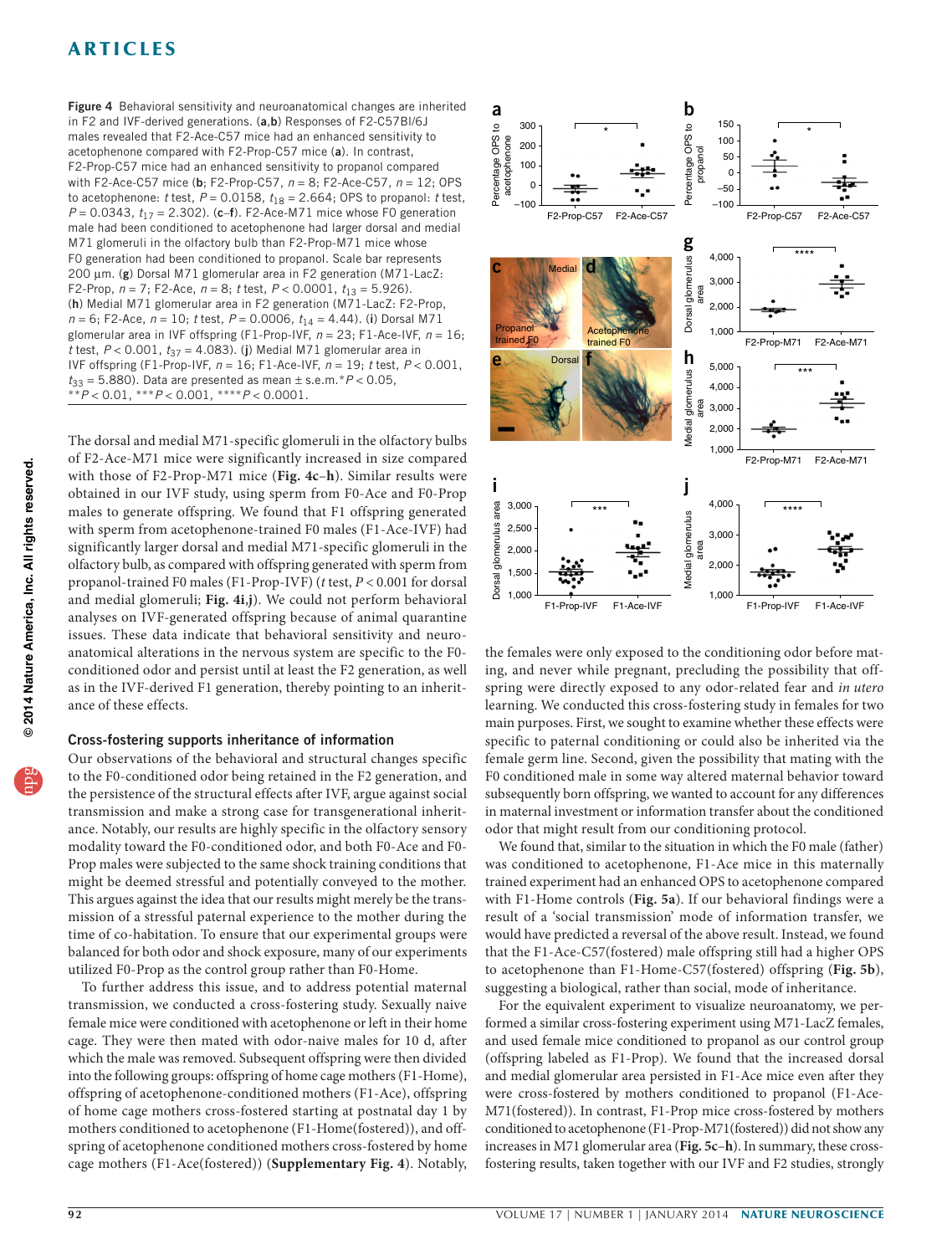<span id="page-4-0"></span>Figure 5 Behavioral sensitivity and neuroanatomical changes persist after crossfostering. (a) F1 offspring of mothers that had been fear conditioned with acetophenone (F1-Ace-C57) showed enhanced sensitivity to acetophenone compared with F1-Home-C57 controls (F1-Home-C57,  $n = 13$ ; F1-Ace-C57,  $n = 16$ ; t test,  $P = 0.0256$ ,  $t_{27} = 2.362$ ). (b) Cross-fostering behavior. F1-Ace-C57 males had higher OPS to acetophenone than F1-Home-C57 males ( $P < 0.01$ ). F1-Ace-C57(fostered) males still had higher OPS to acetophenone than F1-Home-C57(fostered) males ( $P < 0.05$ ) (ANOVA,  $P = 0.0011$ ,  $F_{3,18} =$ 6.874, planned post hoc comparisons). (c–f) Cross-fostering neuroanatomy. F1-Ace-M71 males cross-fostered by mothers conditioned to propanol (F1-Ace-M71(fostered)) continued to have larger M71 glomeruli than F1-Prop-M71 males cross-fostered by mothers conditioned to acetophenone (F1-Prop-M71(fostered)). Scale bar represents  $100 \mu m$ . (g) Dorsal M71 glomerular area in F1 cross-fostered generation (M71-LacZ: F1-Prop,  $n = 6$ ; F1-Ace,  $n = 4$ ; F1-Prop(fostered),  $n = 5$ ; F1-Ace(fostered),  $n = 3$ ; ANOVA,  $P < 0.0001$ ,  $F_{3,14} = 17.52$ ; F1-Prop versus F1-Ace,  $P < 0.001$ ; F1-Prop(fostered) versus F1-Ace(fostered),  $P < 0.01$ ). (h) Medial M71 glomerular area in F1 cross-fostered generation (M71-LacZ: F1-Prop,  $n = 4$ ; F1-Ace, n  $= 3; F1$ -Prop(fostered),  $n = 8; F1$ -Ace(fostered),  $n = 4$ ; ANOVA,  $P < 0.01$ ,  $F_{3,15} = 5.933$ ; F1-Prop (fostered) versus F1-Ace(fostered),  $P < 0.01$ ). Data are presented as mean  $\pm$  s.e.m. \* $P$  < 0.05,  $*+P < 0.01, **P < 0.001.$ 

suggest that our behavioral and structural data are a consequence of biological inheritance.

Altered epigenetic signature at Olfr151 (M71) locus in sperm Given that our data suggests a biological inheritance of our behavioral and structural effects via parental gametes, we sought to examine sperm of the F0 generation males for epigenetic clues that might explain an enhanced representation for the M71 receptor (**[Fig. 6](#page-5-0)**). CpG methylation is one mechanism by which a particular genetic locus can be marked for altered transcription, with less CpG di-nucleotide methylation typically being associated with more transcription. Bisulfite sequencing around the Olfr151 (M71) locus and the non-acetophenone–responsive Olfr6 locus (**Supplementary Fig. 5**) was conducted by Active Motif on DNA extracted from sperm of F0-Prop and F0-Ace mice. Olfr6 converges at a glomerular space that is distinct from glomerular activity patterns elicited by acetophenone or propanol ([http://gara.bio.uci.edu\)](http://gara.bio.uci.edu) and we therefore used it as a control odorant receptor for bisulfite sequencing studies. We found that the Olfr151 ( $P = 0.0323$ ; [Fig. 6a](#page-5-0)), but not Olfr6 (P = 0.54; **[Fig.](#page-5-0) 6c**), locus was significantly less methylated in sperm from F0-Ace males compared with F0-Prop males. In addition, after correcting for multiple comparisons, one particular CpG di-nucleotide at the 3` end of Olfr151 was significantly less methylated in F0-Ace males than in F0-Prop males  $(P = 0.003; Fig. 6b,d)$  $(P = 0.003; Fig. 6b,d)$  $(P = 0.003; Fig. 6b,d)$ .

These findings led us to hypothesize that relative hypomethylation of Olfr151 in F0 sperm may lead to inheritance of the hypomethylated Olfr151 in F1 MOE and F1 sperm, creating an inheritance cascade. A related idea would be that, during the stochastic odorant receptor choice process in the MO[E18,](#page-6-4)[28,](#page-7-7) Olfr151 (M71) would be more likely to be expressed in the next generation as a consequence of the epigenetic



signature around that locus in the sperm. When bisulfite-converted DNA from sperm of the F1 generation was sequenced, we found that, similar to the F0 scenario, the Olfr151 locus was hypomethylated in F1-Ace sperm compared with F1-Prop controls (**[Fig. 6e](#page-5-0)**). In addition, after correcting for multiple comparisons, two particular CpG di-nucleotides in Olfr151 were significantly less methylated in F1-Ace sperm compared with F1-Prop sperm  $(P = 0.002; Fig. 6f)$  $(P = 0.002; Fig. 6f)$  $(P = 0.002; Fig. 6f)$ . These data suggest that inheritance of an epigenetic signature around a salient genetic locus accompanies our transgenerational effects. At the level of the MOE, we did not find any differences in the methylation at the Olfr151 locus of either the F1 or F2 generations (**Supplementary Fig. 6**). This is perhaps unsurprising given that other modes of epigenetic modifications have been implicated in the marking of olfactory receptor loci in the MOE[29,](#page-7-8) and mandates future investigation. For example, DNA methylation and histone modifications are known to be dependent on each other<sup>[30](#page-7-9)</sup>, and changes in the methylation pattern in Olfr151 in sperm DNA that we observe may potentially result in histone modifications around Olfr151 in MOE DNA.

Published data also support the idea of epigenetic marking in sperm by indicating that sperm-associated histones are retained with chro-matin of the paternal genome at the one-cell embryo stage<sup>[31,](#page-7-10)[32](#page-7-11)</sup>. To investigate the possibility that histone modifications mark the Olfr151 (M71) locus, we collected sperm from F0-Ace and F0-Prop males 10 d after the last day of conditioning and performed native-chromatin immunoprecipitation (N-ChIP) on the sperm chromatin. Briefly, chromatin was extracted from sperm and immunoprecipitated with antibodies that recognize histone modifications, after which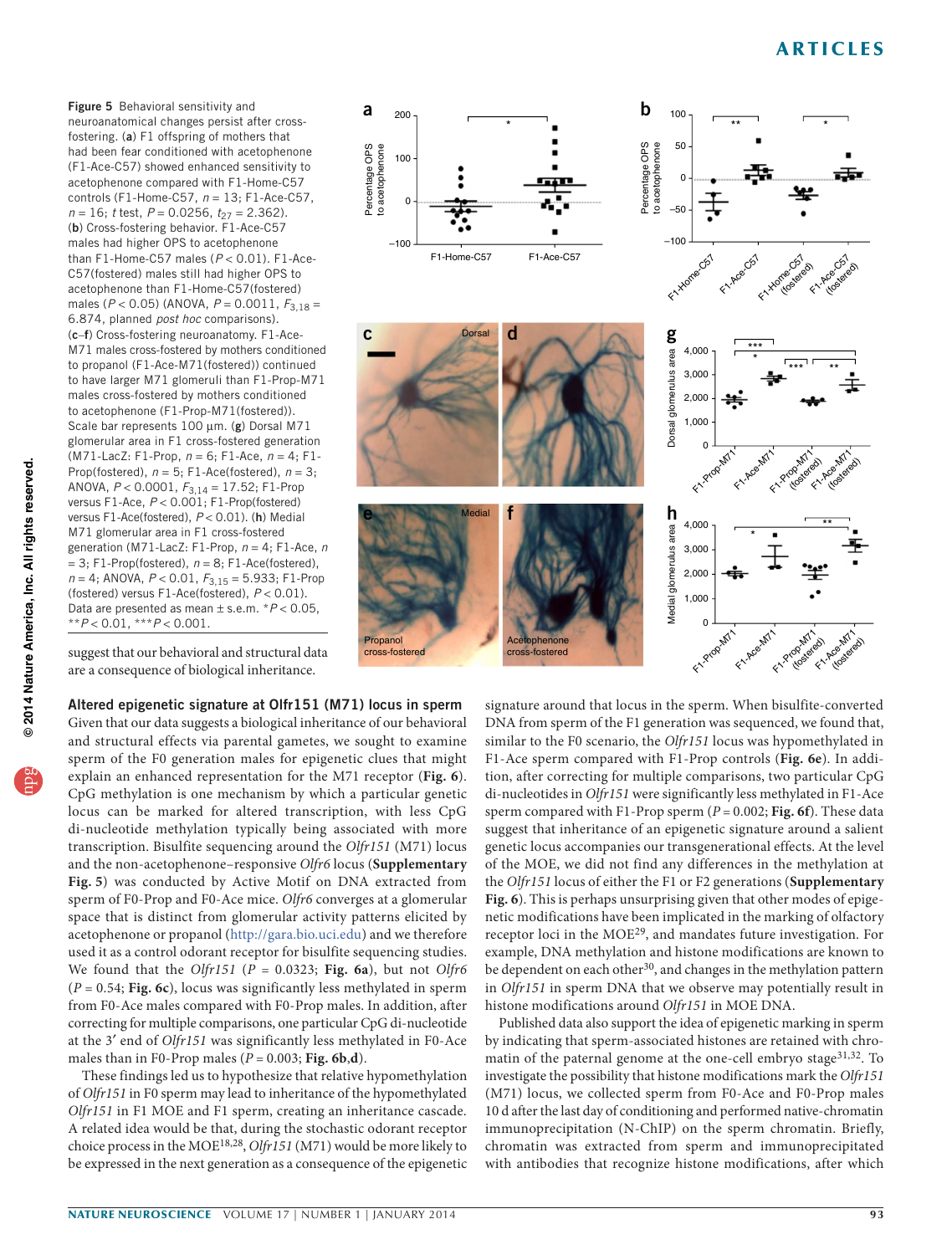<span id="page-5-0"></span>Figure 6 Methylation of odorant receptor genes in sperm DNA from conditioned F0 and odor naive F1 males. (a) Bisulfite sequencing of CpG di-nucleotides in the Olfr151 (M71) gene in F0 sperm revealed that F0-Ace mouse DNA ( $n = 12$ ) was hypomethylated compared with that of F0-Prop mice ( $n = 10$ ) (*t* test,  $P = 0.0323$ ,  $t_{16} = 2.344$ ). (b) A particular CpG di-nucleotide in the Olfr151 (M71) gene in F0 sperm was hypomethylated in F0-Ace mice ( $n = 12$ ) compared with F0-Prop mice ( $n = 10$ ) ( $P = 0.003$ , Bonferroni corrected). (c) We found no differences in methylation between FO-Ace ( $n = 12$ ) and FO-Prop  $(n = 10)$  mice across all of the CpG di-nucleotides queried in the Olfr6 gene in FO sperm ( $P > 0.05$ ). (d) Across specific CpG di-nucleotides in the Olfr6 gene, we found no differences in methylation between F0-Ace  $(n = 12)$  and FO-Prop  $(n = 10)$  mice (Bonferroni corrected). (e) Bisulfite sequencing of the Olfr151 (M71) gene in F1 sperm revealed that F1-Ace mouse DNA ( $n = 4$ ) was hypomethylated compared with that of F1-Prop mice ( $n = 4$ ) (t test,  $P = 0.0153$ ,  $t_{14} = 2.763$ ). (f) Bisulfite sequencing of CpG di-nucleotides in the Olfr151 (M71) gene in F1 sperm revealed that two particular CpG di-nucleotides in the Olfr151 (M71) gene were hypomethylated in F1-Ace mice ( $n = 4$ ) compared with F1-Prop mice  $(n = 4)$  ( $P = 0.002$ , Bonferroni corrected). Data are presented as mean  $\pm$  s.e.m.  $*P < 0.05$  after correction.

quantitative PCR was performed for the Olfr151 gene. We did not observe any differences in histone-mediated epigenetic signatures around the M71 locus when chromatin was immunoprecipitated with antibodies that recognize histone modifications that either permit (acetylated H3) or repress (H3trimethyl K27) to transcription (**Supplementary Fig. 7**). The fact that the M71 locus was not epigenetically marked via histones in the F0 sperm could indicate that we did not immunoprecipitate with the relevant histone-modification antibody or that the epigenetic basis of this inheritance might not be histone based, instead relying on other mechanisms, such as DNA methylation (as reported above) or non-coding RNA, as has been demonstrated for the Kit locus<sup>33</sup>.

### **DISCUSSION**

Focusing on classical conditioning in an F0 generation before conception and using specific odors as the conditioned stimuli allowed us to tag a specific olfactory experience and follow the salience of that experience at the level of behavior and neuroanatomy through subsequent generations. We found that the F1 and F2 generations were extremely sensitive to the specific odors used to condition F0 mice. Using a transgenic mouse in which OSNs expressing a specific odorant receptor can be visualized, we found that the behavioral sensitivity was accompanied by an altered olfactory neuroanatomy for the conditioned odor. The fact that these changes persisted after IVF, cross-fostering and across two generations is indicative of biological inheritance. Finally, we observed that the sperm of the F0 and F1 generation males bear epigenetic marks that could be the basis for such inheritance.

There have been other studies that examined the transmission of stimulus-specific behavioral and structural adaptations in the nervous system from parents to their offspring, albeit with substantial differences from our experimental design. For example, in utero taste aversion learning affects the offspring's preference and avoidance of flavors and odors in the mother's diet during gestation<sup>34</sup>. In addition, quality of maternal care is transmitted across generations in rodents<sup>[27](#page-7-6)</sup>. Furthermore, fetal origins of diseases have been proposed for a multitude of disorders as having their roots in the experience of the fetus to the parental environment while in utero<sup>35</sup>. From a chemosensory perspective, anti-predatory behavior is transmitted from gravid female crickets to their offspring when the females are exposed to a high density of a predator<sup>[36](#page-7-15)</sup>. Finally, indirectly related to our study is a report that supplementing the mouse maternal diet with



acetophenone at various stages of gestation increases M71 glomerular area and preference for acetophenone in adolescent offspring[37](#page-7-16). This last study exemplifies how the olfactory sensitivity and neuroanatomy of offspring can bear imprints of parental experience.

However, it is imperative to realize that all of the aforementioned manipulations of the parental condition have occurred when the pups or embryos are in utero, thereby assaying behavior and neuroanatomy in animals that are extremely different from those conceived after perturbation to the parent. In other words, the fetuses in the cited studies were directly exposed to the environmental perturbation. This important point about perturbation of the parental (F0) environment affecting the F1 embryo directly, as well as the F2 germ line, has been used to argue that true transgenerational inheritance should manifest itself in the F3 generation<sup>38</sup>. It is important to note that the F2 mice that we tested are a full and complete generation removed from the environmental perturbation of their parent; as such, our observations suggest a transgenerational phenomenon. Our IVF data complement this point further.

Most recently, several studies have factored paternal effects and transgenerational inheritance of behavior and metabolic states into their experimental design. First, paternal diet has been shown to have marked effects on the metabolic physiology of offspring conceived after the father's diet had been manipulated<sup>7</sup>. Second, exposure to the anti-androgenic endocrine disruptor vinclozolin during embryonic gonadal sex determination affects fertility and behavior in at least four subsequent generations, and it is associated with epigenetic changes in the sperm of descendant male offspring<sup>[2,](#page-6-1)[9,](#page-6-8)39</sup>. A recent study used a social defeat procedure in mice and found paternal transmission of depressive-like behavior in subsequently conceived adult offspring.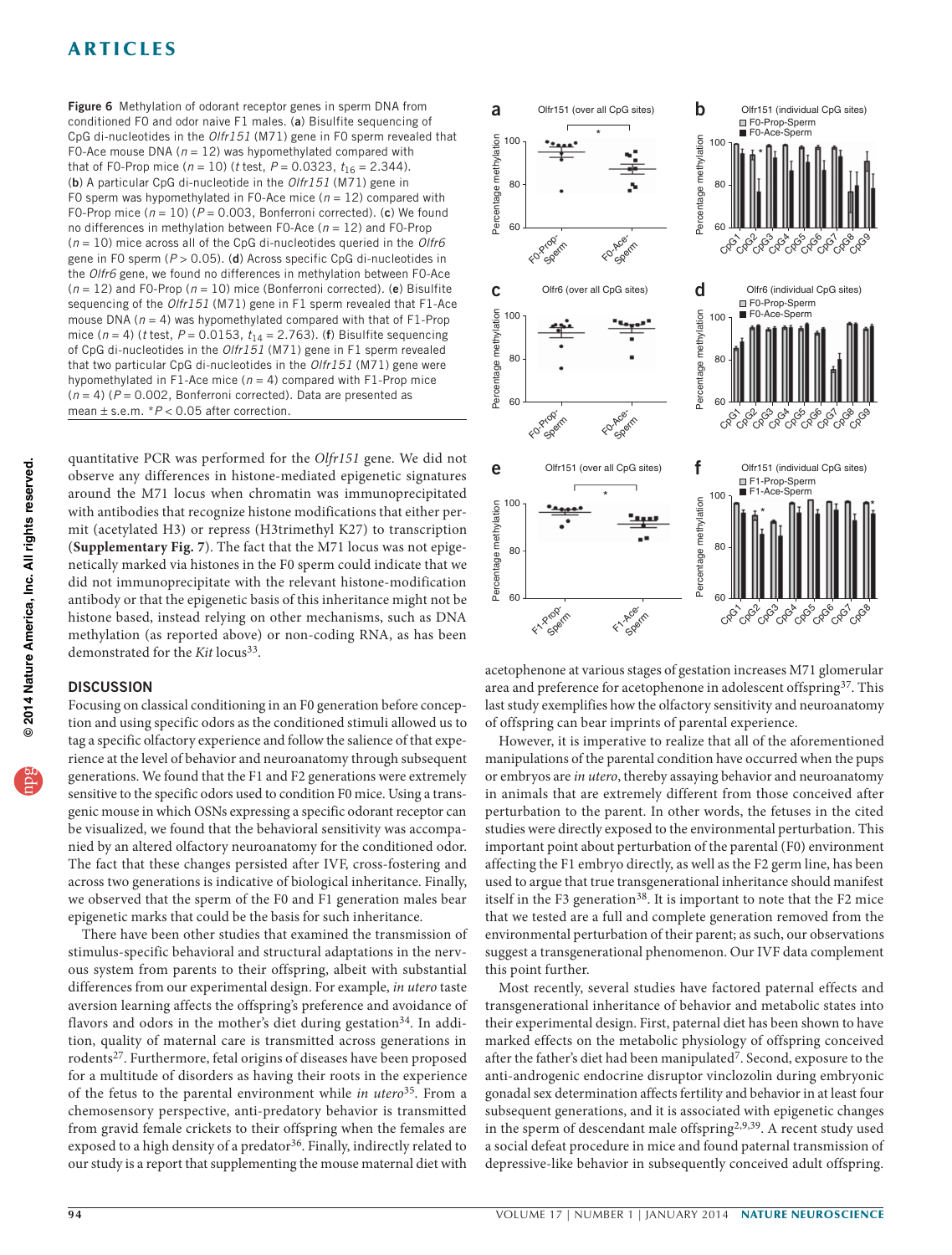These authors found an (epi)genetic inheritance of depression-like behavior in the forced swim test using IVF with sperm from socially defeated fathers, indicating that behavior in offspring can be affected by paternal experience even if the offspring have not been conceived at the time of paternal trauma[5.](#page-6-9) There was also a recent report of epigenetic inheritance of a cocaine-resistance phenotype in rats sired by F0 males that self-administered cocaine<sup>40</sup>. Finally, behavioral and epigenetic changes have been shown in generations of normally raised offspring whose parents had been subjected to maternal separation procedures<sup>[4,](#page-6-10)[41](#page-7-20)</sup>. These data, including ours, emphasize that transgenerational epigenetic inheritance does occur in mammals, supporting findings of such inheritance in organisms ranging from flies to worms $42-44$ .

How olfactory stimulation in the F0 generation comes to be linked to sperm is an intriguing question for which we can only offer speculation. Evidence exists for blood-borne odorants activating odorant receptors in the nose<sup>[45](#page-7-23)</sup>. Thus, it is also conceivable that the odorants used in the F0 fear conditioning protocol enter the circulatory stream and activate odorant receptors that are expressed on sperm<sup>[46](#page-7-24)</sup>. With mouse spermatogenesis occurring over, on average, 26 d (ref. [47](#page-7-25)), we reasoned that the interval of 13 d between the first conditioning day and breeding would be enough time for any mature sperm to be cleared from the system and for any information to be inherited by sperm precursors that were 13 d into the maturation process. However, at this point, we cannot and do not claim to know what fraction of sperm precursors, and consequently mature sperm, transferred to the female carry the pertinent information. Future studies would be well served by examining such information storage across spermatogenesis using irradiation-based approaches.

Behavioral sensitivity to odors might be linked to the olfactory topography in the MOE and bulb. For example, animals that have 95% of their OSN population dominated by the M71 receptor show deficits in odor detection<sup>48</sup> as well as increased anxiety<sup>[49](#page-7-27)</sup>. We hypothesize that a substantial increase in the number of M71 neurons in the MOE (but not nearly to the extent of the 'monoclonal nose' animals referred to above), and the subsequent enlarged M71-specific glomeruli, are a direct structural mechanism for the enhanced olfactory sensitivity phenotype. We chose to query the overall unconditioned sensitivity of the F1 and F2 generations to the F0 conditioned odor. It would be equally interesting to examine how the F1 and F2 generations respond to direct conditioning with the F0 conditioned odor. However, we felt that this nuance would be better addressed after the parameters and mechanisms underlying any unconditioned responses were appreciated.

In summary, we have begun to explore an under-appreciated influence on adult behavior—ancestral experience before conception. From a translational perspective, our results allow us to appreciate how the experiences of a parent, before even conceiving offspring, markedly influence both structure and function in the nervous system of subsequent generations. Such a phenomenon may contribute to the etiology and potential intergenerational transmission of risk for neuropsychiatric disorders, such as phobias, anxiety and post-traumatic stress disorder<sup>[50](#page-7-28)</sup>. To conclude, we interpret these results as highlighting how generations can inherit information about the salience of specific stimuli in ancestral environments so that their behavior and neuroanatomy are altered to allow for appropriate stimulus-specific responses.

### **METHODS**

Methods and any associated references are available in the [online](http://www.nature.com/doifinder/10.1038/nn.3594) [version of the paper](http://www.nature.com/doifinder/10.1038/nn.3594).

Note: Any Supplementary Information and Source Data files are available in the [online version](http://www.nature.com/doifinder/10.1038/nn.3594) of the paper.

#### **ACKNOWLEDGMENTS**

We would like to thank the animal care staff in the Yerkes Neuroscience Vivarium for assistance with animal husbandry. A. Magklara, S. Lomvardas, B. Carone, O. Rando and A.F.H.M. Peters provided invaluable input on the ChIP experiments. We would like to thank H. Zhang and the staff of the Emory Transgenic Mouse/ Gene Targeting Core Facility for assistance with IVF studies. Bisulfite conversion of sperm DNA and sequencing was carried out by Active Motif and we especially thank P. Labhart for addressing our data interpretation queries. Finally, we are grateful to S. Banerjee, R. Andero-Gali, D. Choi, J. Goodman and F. Morrison for help with ensuring double-blindness of data acquisition and analysis, and members of the Ressler laboratory, S. Gourley and M. Davis for helpful feedback on the manuscript. Funding for this study was provided by the Howard Hughes Medical Institute and the Burroughs Wellcome Fund to K.J.R., and a US National Institutes of Health NCRR base grant (P51RR00-0165) to Yerkes National Primate Research Center.

#### **AUTHOR CONTRIBUTIONS**

B.G.D. conceived of the project, designed and performed experiments, analyzed the data, and wrote the paper. K.J.R. obtained funds, designed experiments, analyzed the data, wrote the paper and supervised the project.

#### **COMPETING FINANCIAL INTERESTS**

The authors declare no competing financial interests.

Reprints and permissions information is available online at [http://www.nature.com/](http://www.nature.com/reprints/index.html) [reprints/index.html.](http://www.nature.com/reprints/index.html)

- <span id="page-6-0"></span>1. Jirtle, R.L. & Skinner, M.K. Environmental epigenomics and disease susceptibility. Nat. Rev. Genet. 8, 253-262 (2007).
- <span id="page-6-1"></span>2. Anway, M.D. Epigenetic transgenerational actions of endocrine disruptors and male fertility. Science 308, 1466–1469 (2005).
- 3. Weaver, I.C.G. Epigenetic programming by maternal behavior and pharmacological intervention. Nature versus nurture: let's call the whole thing off. Epigenetics 2, 22–28 (2007).
- <span id="page-6-10"></span>4. Franklin, T.B. et al. Epigenetic transmission of the impact of early stress across generations. Biol. Psychiatry 68, 408-415 (2010).
- <span id="page-6-9"></span>5. Dietz, D.M. et al. Paternal transmission of stress-induced pathologies. Biol. Psychiatry 70, 408-414 (2011).
- 6. Morgan, H.D., Sutherland, H.G., Martin, D.I. & Whitelaw, E. Epigenetic inheritance at the agouti locus in the mouse. Nat. Genet. 23, 314-318 (1999).
- <span id="page-6-7"></span>7. Carone, B.R. et al. Paternally induced transgenerational environmental reprogramming of metabolic gene expression in mammals. Cell 143, 1084-1096  $(2010)$
- 8. Ng, S.-F. et al. Chronic high-fat diet in fathers programs  $\beta$ -cell dysfunction in female rat offspring. Nature 467, 963–966 (2010).
- <span id="page-6-8"></span>Crews, D. et al. Transgenerational epigenetic imprints on mate preference. Proc. Natl. Acad. Sci. USA 104, 5942–5946 (2007).
- 10. Kaati, G., Bygren, L.O. & Edvinsson, S. Cardiovascular and diabetes mortality determined by nutrition during parents' and grandparents' slow growth period. Eur. J. Hum. Genet. 10, 682–688 (2002).
- 11. Rakyan, V.K. et al. Transgenerational inheritance of epigenetic states at the murine Axin(Fu) allele occurs after maternal and paternal transmission. Proc. Natl. Acad. Sci. USA 100, 2538-2543 (2003).
- 12. Morgan, C.P. & Bale, T.L. Early prenatal stress epigenetically programs dysmasculinization in second-generation offspring via the paternal lineage. J. Neurosci. 31, 11748–11755 (2011).
- 13. Harris, A. & Seckl, J. Glucocorticoids, prenatal stress and the programming of disease. Horm. Behav. 59, 279–289 (2011).<br>14. Meaney, M.J., Szyf, M. & Seckl, J.R. Epigenetic mechanisms of perinatal
- programming of hypothalamic-pituitary-adrenal function and health. Trends Mol. Med. 13. 269-277 (2007).
- <span id="page-6-2"></span>15. Rodgers, A.B., Morgan, C.P., Bronson, S.L., Revello, S. & Bale, T.L. Paternal stress exposure alters sperm microRNA content and reprograms offspring HPA stress axis regulation. J. Neurosci. 33, 9003-9012 (2013).
- <span id="page-6-3"></span>16. Buck, L. & Axel, R. A novel multigene family may encode odorant receptors: a molecular basis for odor recognition. Cell 65, 175–187 (1991).
- 17. Ressler, K.J., Sullivan, S.L. & Buck, L.B. A zonal organization of odorant receptor gene expression in the olfactory epithelium. Cell 73, 597-609 (1993).
- <span id="page-6-4"></span>18. Mombaerts, P. Molecular biology of odorant receptors in vertebrates. Annu. Rev. Neurosci. 22, 487–509 (1999).
- <span id="page-6-5"></span>19. Jones, S.V., Choi, D.C., Davis, M. & Ressler, K.J. Learning-dependent structural plasticity in the adult olfactory pathway. J. Neurosci. 28, 13106-13111 (2008).
- <span id="page-6-6"></span>20. Bozza, T., Feinstein, P., Zheng, C. & Mombaerts, P. Odorant receptor expression defines functional units in the mouse olfactory system. J. Neurosci. 22, 3033-3043 (2002).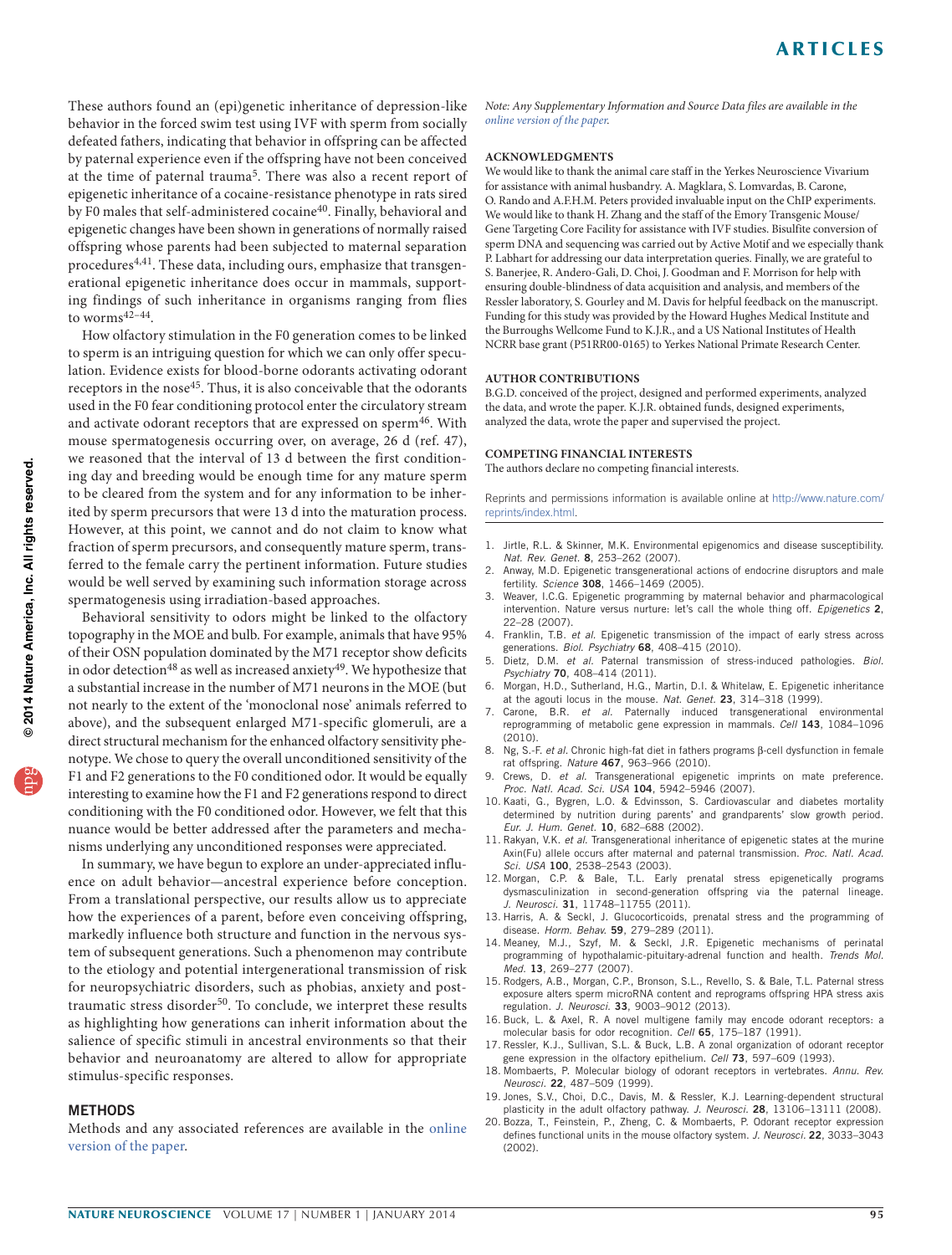- <span id="page-7-0"></span>21. Ressler, K.J., Sullivan, S.L. & Buck, L.B. Information coding in the olfactory system: evidence for a stereotyped and highly organized epitope map in the olfactory bulb. Cell 79, 1245–1255 (1994).
- <span id="page-7-1"></span>22. Vassalli, A., Rothman, A., Feinstein, P., Zapotocky, M. & Mombaerts, P. Minigenes impart odorant receptor-specific axon guidance in the olfactory bulb. Neuron 35, 681–696 (2002).
- <span id="page-7-2"></span>23. Davis, M., Falls, W.A., Campeau, S. & Kim, M. Fear-potentiated startle: a neural and pharmacological analysis. Behav. Brain Res. 58, 175-198 (1993).
- <span id="page-7-3"></span>24. Hebb, A.L.O., Zacharko, R.M., Gauthier, M. & Drolet, G. Exposure of mice to a predator odor increases acoustic startle but does not disrupt the rewarding properties of VTA intracranial self-stimulation. Brain Res. 982, 195–210 (2003).
- <span id="page-7-4"></span>25. Weaver, I.C.G., Meaney, M.J. & Szyf, M. Maternal care effects on the hippocampal transcriptome and anxiety-mediated behaviors in the offspring that are reversible in adulthood. Proc. Natl. Acad. Sci. USA 103, 3480-3485 (2006).
- <span id="page-7-5"></span>26. Weinstock, M. Intrauterine factors as determinants of depressive disorder. Isr. J. Psychiatry Relat. Sci. 47, 36–45 (2010).
- <span id="page-7-6"></span>27. Champagne, F.A. & Meaney, M.J. Stress during gestation alters postpartum maternal care and the development of the offspring in a rodent model. Biol. Psychiatry 59, 1227–1235 (2006).
- <span id="page-7-7"></span>28. Lomvardas, S. et al. Interchromosomal interactions and olfactory receptor choice. Cell 126, 403-413 (2006).
- <span id="page-7-8"></span>29. Magklara, A. et al. An epigenetic signature for monoallelic olfactory receptor expression. Cell 145, 555-570 (2011).
- <span id="page-7-9"></span>30. Cedar, H. & Bergman, Y. Linking DNA methylation and histone modification: patterns and paradigms. Nat. Rev. Genet. 10, 295-304 (2009).
- <span id="page-7-10"></span>31. van der Heijden, G.W. et al. Sperm-derived histones contribute to zygotic chromatin in humans. BMC Dev. Biol. 8, 34 (2008).
- <span id="page-7-11"></span>32. Brykczynska, U. et al. Repressive and active histone methylation mark distinct promoters in human and mouse spermatozoa. Nat. Struct. Mol. Biol. 17, 679–687 (2010).
- <span id="page-7-12"></span>33. Rassoulzadegan, M. et al. RNA-mediated non-mendelian inheritance of an epigenetic change in the mouse. Nature 441, 469–474 (2006).
- <span id="page-7-13"></span>34. Stickrod, G., Kimble, D.P. & Smotherman, W.P. In utero taste/odor aversion conditioning in the rat. Physiol. Behav. 28, 5–7 (1982).
- <span id="page-7-14"></span>35. Hales, C.N. & Barker, D.J. The thrifty phenotype hypothesis. Br. Med. Bull. 60, 5–20 (2001).
- <span id="page-7-15"></span>36. Storm, J.J. & Lima, S.L. Mothers forewarn offspring about predators: a transgenerational maternal effect on behavior. Am. Nat. 175, 382–390 (2010).
- <span id="page-7-16"></span>37. Todrank, J., Heth, G. & Restrepo, D. Effects of in utero odorant exposure on neuroanatomical development of the olfactory bulb and odour preferences. Proc. Biol. Sci. 278, 1949–1955 (2011).
- <span id="page-7-17"></span>38. Skinner, M.K. What is an epigenetic transgenerational phenotype? F3 or F2. Reprod. Toxicol. 25, 2–6 (2008).
- <span id="page-7-18"></span>39. Guerrero-Bosagna, C., Settles, M., Lucker, B. & Skinner, M.K. Epigenetic transgenerational actions of vinclozolin on promoter regions of the sperm epigenome. PLoS ONE 5, e13100 (2010).
- <span id="page-7-19"></span>40. Vassoler, F.M., White, S.L., Schmidt, H.D., Sadri-Vakili, G. & Pierce, R.C. Epigenetic inheritance of a cocaine-resistance phenotype. Nat. Neurosci. 16, 42–47 (2012).
- <span id="page-7-20"></span>41. Roth, T.L., Lubin, F.D., Funk, A.J. & Sweatt, J.D. Lasting epigenetic influence of early-life adversity on the BDNF Gene. Biol. Psychiatry 65, 760-769 (2009).
- <span id="page-7-21"></span>42. Greer, E.L. et al. Transgenerational epigenetic inheritance of longevity in Caenorhabditis elegans. Nature 479, 365–371 (2011).
- 43. Rechavi, O., Minevich, G. & Hobert, O. Transgenerational inheritance of an acquired small RNA-based antiviral response in C. elegans. Cell 147, 1248-1256  $(2011)$
- <span id="page-7-22"></span>44. Cavalli, G. & Paro, R. Epigenetic inheritance of active chromatin after removal of the main transactivator. Science 286, 955-958 (1999).
- <span id="page-7-23"></span>45. Maruniak, J.A., Silver, W.L. & Moulton, D.G. Olfactory receptors respond to bloodborne odorants. Brain Res. 265, 312–316 (1983).
- <span id="page-7-24"></span>46. Vanderhaeghen, P., Schurmans, S., Vassart, G. & Parmentier, M. Specific repertoire of olfactory receptor genes in the male germ cells of several mammalian species. Genomics 39, 239–246 (1997).
- <span id="page-7-25"></span>47. Oakberg, E.F. Duration of spermatogenesis in the mouse and timing of stages of the cycle of the seminiferous epithelium. Am. J. Anat. 99, 507-516 (1956).
- <span id="page-7-26"></span>48. Fleischmann, A. et al. Mice with a "monoclonal nose": perturbations in an olfactory map impair odor discrimination. Neuron 60, 1068–1081 (2008).
- <span id="page-7-27"></span>49. Glinka, M.E. et al. Olfactory deficits cause anxiety-like behaviors in mice. J. Neurosci. 32, 6718-6725 (2012).
- <span id="page-7-28"></span>50. Jovanovic, T. et al. Physiological markers of anxiety are increased in children of abused mothers. J. Child Psychol. Psychiatry 52, 844-852 (2011).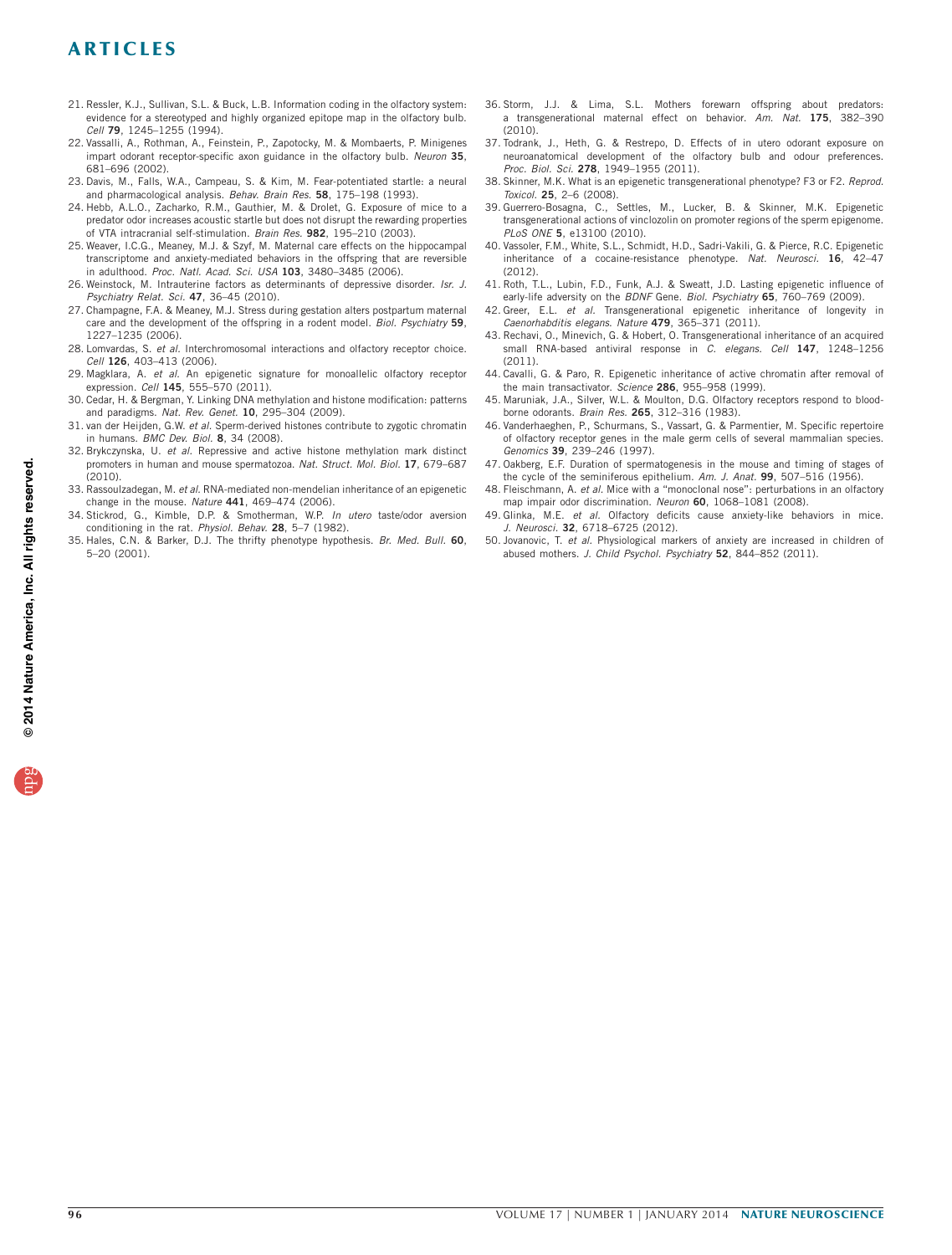### ONLINE METHODS

**Mice.** All experiments on adult offspring were conducted with 2-month-old male mice. When F0 males and F0 females were fear conditioned with odor, 2-monthold sexually inexperienced and odor-inexperienced mice were used. C57Bl/6J mice (parents) were procured from Jackson Laboratory. M71-IRES-tauLacZ mice (parents) maintained in mixed 129/Sv × C57Bl/6J background were bred in the Yerkes Neuroscience animal facility. Mice were housed on a 12-h light/dark cycle in standard groups cages ( $\leq$ 5/cage) with *ad libitum* access to food and water, with all experiments conducted during the light half of the cycle. All procedures were approved by the Institutional Animal Care and Use Committee of Emory University, and followed guidelines set by the US National Institutes of Health.

**Behavior.** All behavior was performed in a double-blind manner and data acquired using automated computer software programs. We are grateful to S. Banerjee, R. Andero-Gali, D. Choi, J. Goodman and F. Morrison for help with ensuring double-blindness of data acquisition and analysis.

**Elevated plus maze.** The elevated-plus maze consists of an elevated platform with two walled, closed arms and two non-walled, open arms connected by an open center. The mice were placed onto the center between the plus maze arms and were recorded exploring the plus maze for 5 min. The amount of time spent in the closed and open arms is viewed as a measure of anxiety.

**Olfactory fear conditioning of parents.** Mice were trained to associate acetophenone or propanol presentation with mild foot shocks. For this purpose, the Startle-Response system (SR-LAB, San Diego Instruments) was modified to deliver discrete odor stimuli as previously described<sup>19</sup>. The mice were trained on 3 consecutive days, with each training day consisting of 5 trials of odor presentation for 10-s co-terminating with a 0.25-s 0.4-mA foot shock with an average inter-trial interval of 120 s. Both acetophenone and propanol (from Sigma) were used at a 10% concentration diluted with propylene glycol.

**OPS of adult offspring.** Mice were habituated to the startle chambers for 5–10 min on three separate days. On the day of testing, mice were first exposed to 15 startlealone (105-dB noise burst) trials (leaders), before being presented with ten odor + startle trials randomly intermingled with ten startle-alone trials. The odor + startle trials consisted of a 10-s odor presentation co-terminating with a 50-ms, 105-dB noise burst. For each mouse, an OPS score was computed by subtracting the startle response in the first odor + startle trial from the startle response in the last startle-alone leader. This OPS score was then divided by the last startle-alone leader and multiplied by 100 to yield the percent OPS score (% OPS) reported in the results. Mice were exposed to the acetophenone-potentiated startle (acetophenone + startle) and propanol-potentiated startle (propanol + startle) procedures on independent days in a counter-balanced fashion.

**Auditory fear conditioning.** Mice were pre-exposed to sound attenuated conditioning chambers (San Diego Instruments) for three consecutive days before training. On the day of auditory fear conditioning, mice received five conditioned-unconditioned stimulus pairings (conditioned stimulus: 30-s, 6 kHz, 75-dB tone; unconditioned stimulus: 500-ms, 0.6-mA foot shock) with a 5-min inter-trial interval. The percentage of time spent freezing to the tones was measured by SR-LAB software (San Diego Instruments). The consolidation of fear memory was tested 24 h after fear conditioning in a novel context (modular test chambers, Med Associates) when mice were exposed to 15 conditioned stimulus tones with a 1.5-min inter-trial interval. Freezing during the tone presentations was measured with FreezeView software (Coulbourn Instruments). The extinction retention test occurred 24 h after extinction training and consisted of 30 conditioned stimulus tone presentations to the mice.

**Odor sensitivity.** Mice were placed in a three-chambered box and allowed to explore between all three chambers for 10 min. A particular concentration of odor (**[Fig. 2](#page-1-1)**, either acetophenone or propanol) contained in a 1.5-ml Eppendorf tube was placed in one of the chambers with the middle chamber empty and an empty Eppendorf tube in the farthest chamber. Association time with either the odor or the empty chamber was recorded. An aversion index was computed by subtracting the amount of time spent in the open chamber from the time spent in the odor chamber. Pilot experiments on independent mice revealed an increasing aversion for either acetophenone or propanol as the concentration increased. Independent mice were used in the acetophenone and propanol experiments  $(F1-Ace-C57, n = 16; F1-Prop-C57, n = 16).$ 

**IVF.** IVF was carried out by the Emory Transgenic Mouse Facility (TMF) located in a different building from our colony [\(http://med.emory.edu/research/core\\_](http://med.emory.edu/research/core_labs/transgenic_mouse/) [labs/transgenic\\_mouse/\)](http://med.emory.edu/research/core_labs/transgenic_mouse/) across the Emory Campus. Briefly, F0-M71 males were fear conditioned either to acetophenone or propanol as outlined above. 10 d after fear conditioning, sperm was collected from the caudal epididymis and vas deferens of these males in our facility, and then transported to the TMF wherein IVF was conducted by TMF personnel blinded to the experimental conditions of the sperm samples according to protocols followed by Jackson Laboratory[51.](#page-9-0) In vitro fertilization culture medium, Mouse Vitro Fert (MVF, Cook Medical), was used for sperm isolation, IVF and zygote culture. Superovulated C57BL/6 female mice were used as oocyte donors. Sperm were co-incubated with oocytes in MVF for 4 h in a 5%  $CO<sub>2</sub>$  incubator, the presumptive zygotes were washed, and were cultured overnight in a 150-µl MVF drop in the incubator. In the second morning, two-cell embryos were scored and washed in MVF drop; pseudopregnant CD-1 female mice of 9–13 weeks of age were used as embryo recipients. 15–20 embryos were transferred into one oviduct of each female. Pups were born after 19 d and weaned from their foster moms at 3.5 weeks of age, they were reared to 2 months of age and then tissue was collected in the TMF facility for B-galactosidase staining on the MOE and olfactory bulb.

b**-galactosidase staining, quantitation of MOE OSN number and glomerular area in bulb.** The MOE and olfactory bulbs of 2-month-old M71-LacZ mice were processed for  $\beta$ -galactosidase staining, and then M71 OSN number and glomerular area were quantitated using previously published protocols<sup>[19](#page-6-5)</sup>. Briefly, lateral whole-mount MOE and brains were rapidly dissected and placed into 4% paraformaldehyde (wt/vol) for 10 min at ~23  $^{\circ}$ C, after which they were washed three times in 1× phosphate-buffered saline (PBS) for 5 min. M71-LacZ was stained for β-galactosidase using 45 mg of X-gal (1 mg ml<sup>-1</sup>) dissolved in 600 µl of DMSO and 45 ml of a solution of 5 mM potassium ferricyanide, 5 mM potassium ferrocyanide and 2 mM MgCl in 1× PBS, and incubated at 37 °C for 3 h.

**Quantitation of MOE M71-positive OSN number.** The lateral whole mount MOE was imaged using a microscope-mounted digital camera. B-galactosidase– stained blue OSNs were manually counted by an experimenter blinded to the experimental groups.

**Measurement of glomerular area in the olfactory bulb.** A microscope-mounted digital camera was used to capture high-resolution images of the B-galactosidase– stained M71 glomeruli at 40× magnification. Images were converted to grayscale and equalized for background brightness. The distribution of pixel brightness was exported in ImageJ as gray levels from 0 = black to 255 = white. X-gal–labeled glomerular area was quantified as pixels, less than a set threshold gray level of 150 (optimized for axon versus background). Each glomerulus was traced using the lasso tool in Photoshop and the area was recorded from the histogram tool. This quantitation was conducted by two experimenters both blinded to the experimental groups.

**N-ChIP on sperm.** N-ChIP was conducted on sperm chromatin using previously described procedures<sup>52</sup>. Briefly, the cauda epidydymis was dissected into 1 ml of M2 medium (Sigma), and sperm were allowed to swim into the medium for 1 h at 37 °C. Five epidydymis were used per sample, and each experimental group had three samples. At least  $3 \times 10^6$  sperm were used for each ChIP. Sperm were then collected by centrifugation at 4 °C for 10 min at 500g, and resuspended in 1× PBS, 1 mM PMSF. Sperm were then lysed on ice for 10 min in 1× PBS, 1 mM PMSF, 0.5% Triton X-100 (vol/vol). Nuclei were pelleted by centrifugation at 4 °C for 10 min at 371g. The pellet was then suspended in 1× PBS, 1 mM PMSF, 10 mM DTT, and incubated at 37 °C for 30 min, before the addition of 0.6 mM CaCl<sub>2</sub> and MNase (Sigma) to yield mono-, di- and tri-nucleosomal chromatin. Immunoprecipitation was then carried out as described for the MOE and followed the previously established protocol<sup>[52](#page-9-1)</sup>. The antibodies were used at 1:1,000 and were specific to H3 trimethyl lysine-27 (07-449) and acetyl histone H3 (06-599) from Upstate. Immunoprecipitated DNA was isolated by phenolchloroform extraction and ethanol precipitation and used in quantitative PCR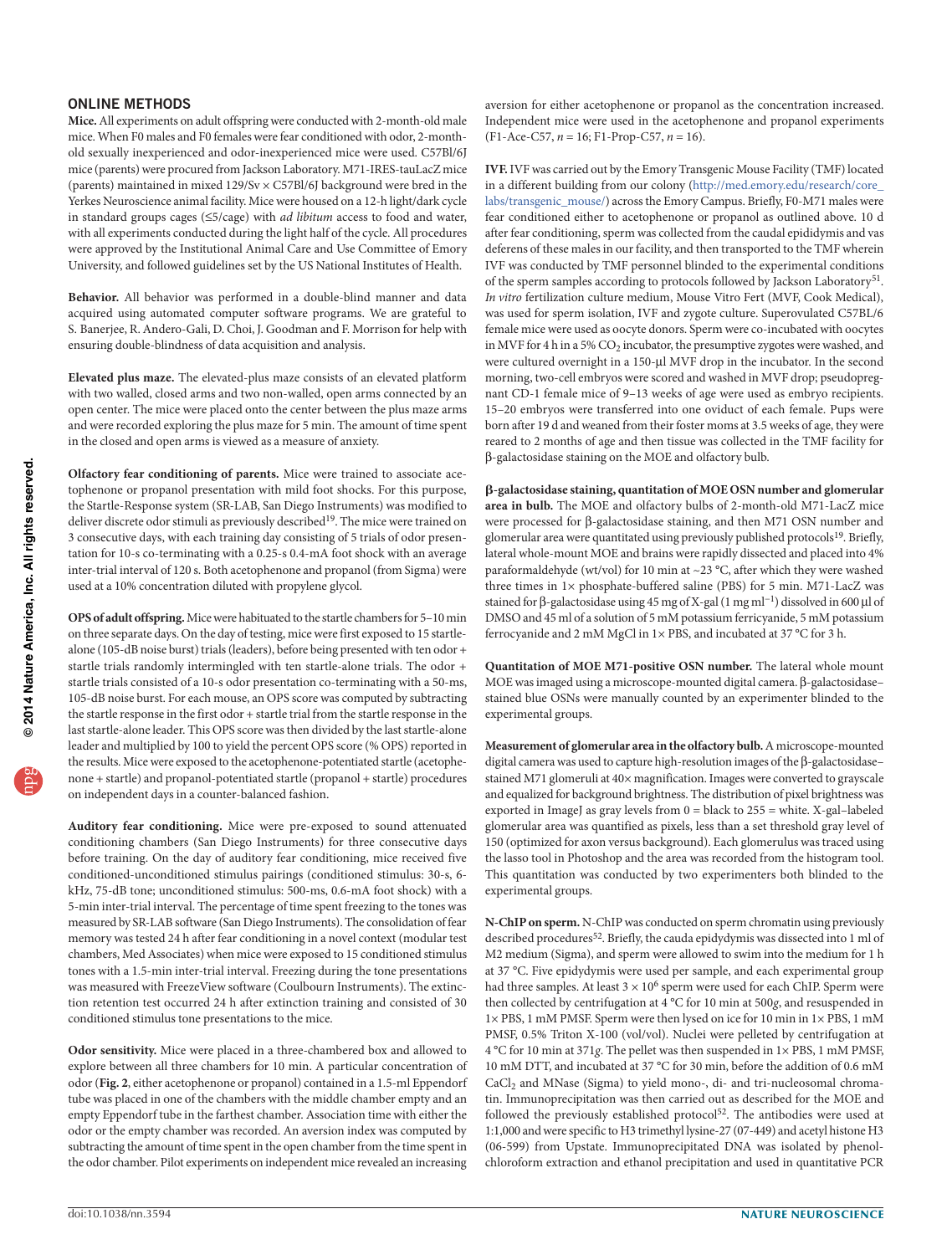reactions on an ABI 7900 Real-Time PCR machine. 5 mM sodium butyrate was added to all buffers and wash solutions to inhibit histone deacetylases. Primers for the control genes were the same as those used in ref. [32.](#page-7-11) ChIP on sperm was conducted on two independent sets of samples with similar results.

**NGS analysis of bisulfite PCR amplicons from sperm and MOE DNA.** F0-C57 males were fear conditioned to either acetophenone (F0-Ace-Sperm,  $n = 12$ ) or propanol (F0-Prop-Sperm,  $n = 10$ ) as outlined above. 10 d after fear conditioning, sperm was collected from these males in our facility. As outlined above, a separate group of F0-Ace-C57 and F0-Prop-C57 males sired F1 offspring. At 2 months of age, sperm and MOE were collected from F1-Ace-C57 and F1-Prop-C57 mice ( $n = 4$  each). In yet another independent experiment, F1-Ace or F1-Prop males sired F2-Ace-C57 and F2-Prop-C57 mice, respectively. MOE from this F2 generation (F2-Ace-C57, and F2-Prop-C57) were collected at 2 months of age. All samples were shipped to Active Motif [\(http://www.activemotif.com\)](http://www.activemotif.com) for genomic DNA extraction, bisulfite conversion, PCR-based library generation and sequencing. We coded the samples, and personnel at Active Motif were blinded to this code.

PCR primers to the target regions were designed with the MethPrimer software [\(http://www.urogene.org/cgi-bin/methprimer/methprimer.cgi\)](http://www.urogene.org/cgi-bin/methprimer/methprimer.cgi) (**Supplementary Fig. 5**). For the F1 sperm, F1 MOE and F2 MOE samples, a shorter amplicon was generated, and we queried eight CpG sites in this analysis, compared with nine sites in the F0 generation. The queried CpG sites 1–8 were the same in the F0 and F1 generations. Genomic DNA was isolated from the sperm samples using Quick-gDNA miniprep kit (Zymo Research), and bisulfite-converted using MethylDetector (Active Motif). PCR reactions (40–55 cycles) were performed using Invitrogen's Platinum PCR supermix.

DNA samples containing approximately the same amounts of two (or four) bisulfite PCR products (~300 ng DNA total) were treated with T4 DNA polymerase, Klenow large fragment and T4 polynucleotide kinase to generate 5`-phophorylated blunt ends. After concatemerization with T4 DNA ligase, the sample was sonicated to an average fragment length of 150–300 bp using a Misonix cuphorn sonicator 3000. Libraries were generated from these sonicated DNA samples using the standard Illumina protocol. The 8 (16) samples were indexed with 6-bp barcodes (independent Illumina index read). Sequencing on Hi-Seq generated ~5–10 million reads per sample. Reads were aligned to chr7 and chr9 reference sequences (mm9 assembly) using the Bismark software (version 0.7.7)53. Alignment and methylation information was captured in BAM files, and percentage methylation and read coverage at each CpG site was determined by running the appropriate Bismark scripts. Alignments to the strands and genomic locations not expected to be present in the PCR products were filtered out using a combination of SAMtools<sup>54</sup> and standard UNIX commands.

- <span id="page-9-0"></span>51. Ostermeier, G.C., Wiles, M.V., Farley, J.S. & Taft, R.A. Conserving, distributing and managing genetically modified mouse lines by sperm cryopreservation. PLoS ONE 3, e2792 (2008).
- <span id="page-9-1"></span>52. Umlauf, D., Goto, Y. & Feil, R. Site-specific analysis of histone methylation and acetylation. Methods Mol. Biol. 287, 99–120 (2004).
- 53. Krueger, F. & Andrews, S.R. Bismark: a flexible aligner and methylation caller for Bisulfite-Seq applications. Bioinformatics 27, 1571–1572 (2011).
- 54. Li, H. et al. 1000 Genome Project Data Processing Subgroup. The sequence alignment/map (SAM) format and SAMtools. Bioinformatics 52, 2078-2079 (2009).